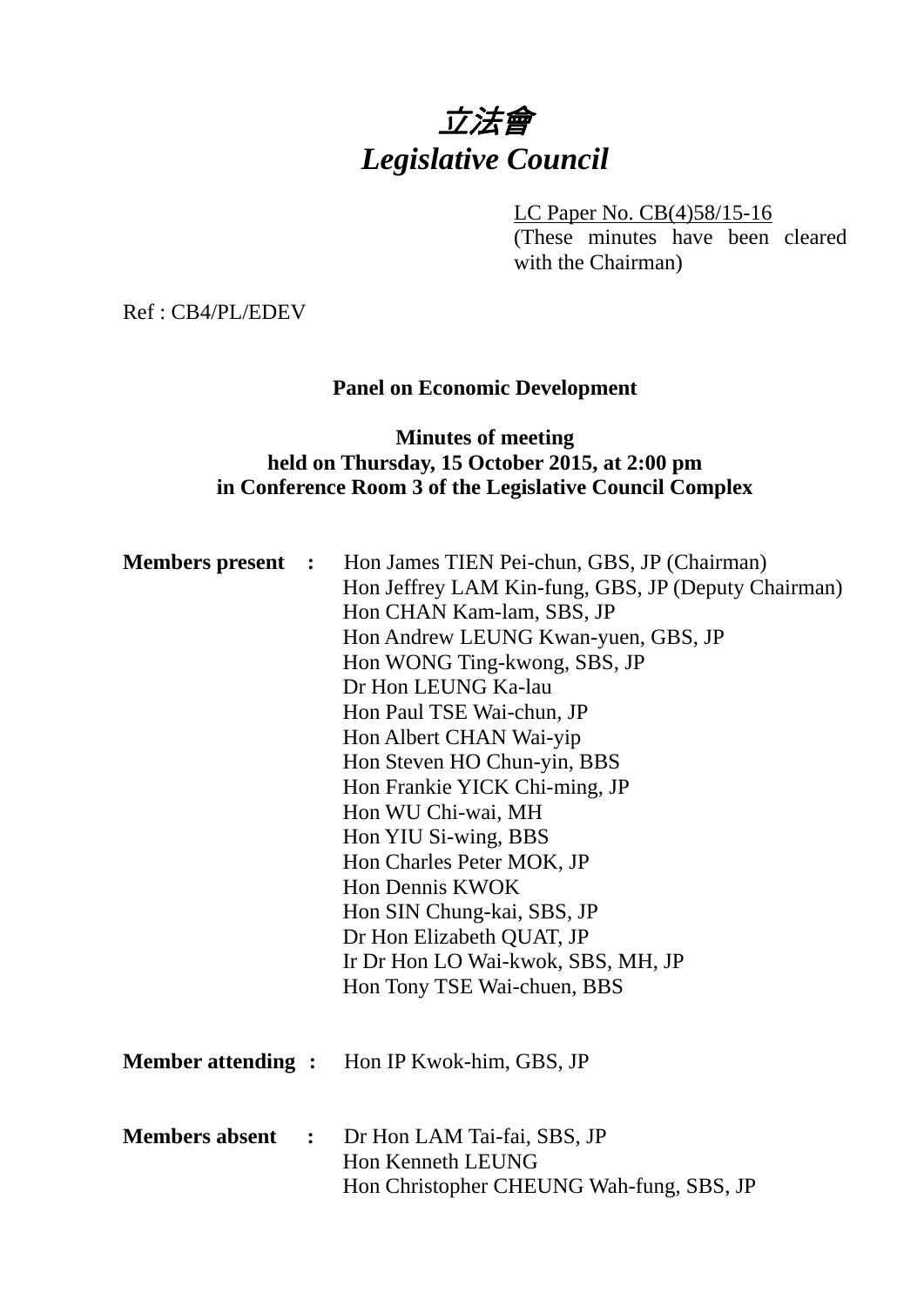|                             | Dr Hon Fernando CHEUNG Chiu-hung<br>Hon TANG Ka-piu, JP<br>Hon CHUNG Kwok-pan |
|-----------------------------|-------------------------------------------------------------------------------|
| <b>Clerk in attendance:</b> | Ms Debbie YAU<br>Chief Council Secretary (4)5                                 |
| <b>Staff in attendance:</b> | Mr Matthew LOO<br><b>Assistant Secretary General 4</b>                        |
|                             | Ms Shirley TAM<br>Senior Council Secretary (4)5                               |
|                             | Miss Mandy NG<br>Council Secretary (4)4                                       |
|                             | <b>Miss Winnie CHENG</b><br>Senior Legislative Assistant (4)1                 |
|                             | Ms Carmen HO<br>Senior Legislative Assistant (4)2                             |
|                             | Ms Margie LI<br>Senior Legislative Assistant (4)3                             |
|                             | Ms Zoe TONG<br>Legislative Assistant (4)5                                     |
|                             | Mr Griffin FUNG<br>Legislative Assistant (4)8                                 |

#### Action

#### **I. Election of Chairman and Deputy Chairman**

Election of Chairman for the 2015-2016 session

Mr Jeffrey LAM, incumbent Chairman of the Panel, presided over the election of Chairman for the 2015-2016 session.

2. Mr Jeffrey LAM invited nominations for the chairmanship of the Panel. Mr James TIEN was nominated by Mr CHAN Kam-lam and the nomination was seconded by Ir Dr LO Wai-kwok. Mr James TIEN accepted the nomination.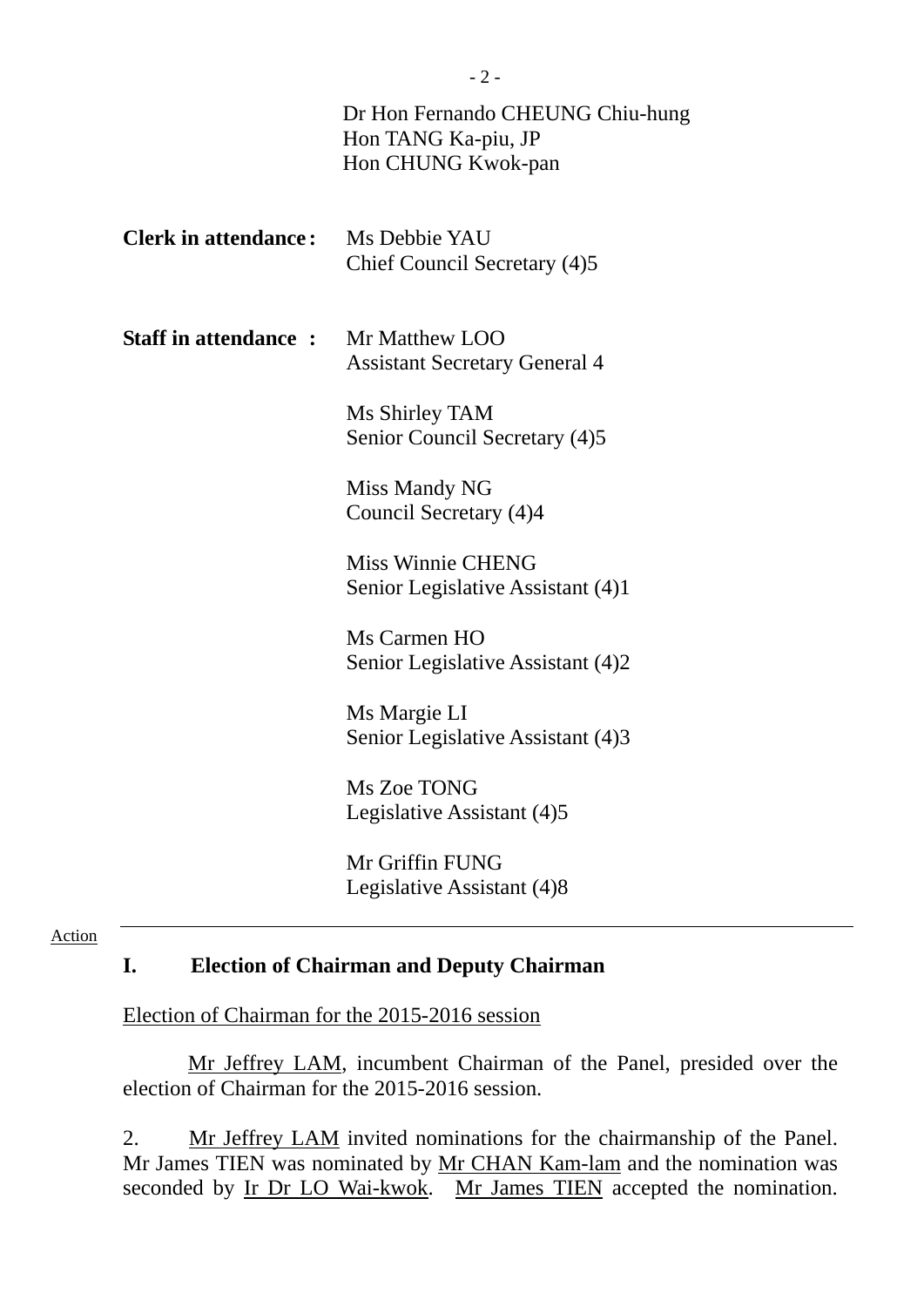$Action$ 

There being no other nomination, Mr LAM declared Mr James TIEN elected as the Chairman of the Panel for the 2015-2016 session. Mr TIEN then took the chair.

# Election of Deputy Chairman for the 2015-2016 session

3. The Chairman invited nominations for the deputy chairmanship. Mr Jeffrey LAM was nominated by Ir Dr LO Wai-kwok and the nomination was seconded by Mr Tony TSE. Mr Jeffrey LAM accepted the nomination. There being no other nomination, the Chairman declared Mr LAM elected as the Deputy Chairman of the Panel for the 2015-2016 session.

# **II. Schedule of meetings for the 2015-2016 session**

4. Members noted the proposed schedule of meetings for the 2015-2016 session, and agreed that the regular monthly meetings of the Panel for the session would be held on the fourth Monday of each month at 10:45 am except for the meetings in November 2015, December 2015 and March 2016. The Chairman suggested and members agreed to reschedule these three meetings to –

- (a) 9:30 am on Monday, 23 November 2015;
- (b) Tuesday, 15 December 2015, at 4:30 pm; and
- (c) Wednesday, 23 March 2016, at 8:30 am.

# **III. Items for discussion at the next meeting**

(Appendix V to LC Paper No. CB(4)2/15-16 ― List of outstanding items for discussion

Appendix VI to LC Paper No. CB(4)2/15-16 ― List of follow-up actions)

5. Members noted the updated list of outstanding items for discussion tabled at the meeting.

> (*Post-meeting note*: The updated list of outstanding items for discussion was issued to members vide LC Paper No. CB(4)70/15-16(01) on 19 October 2015.)